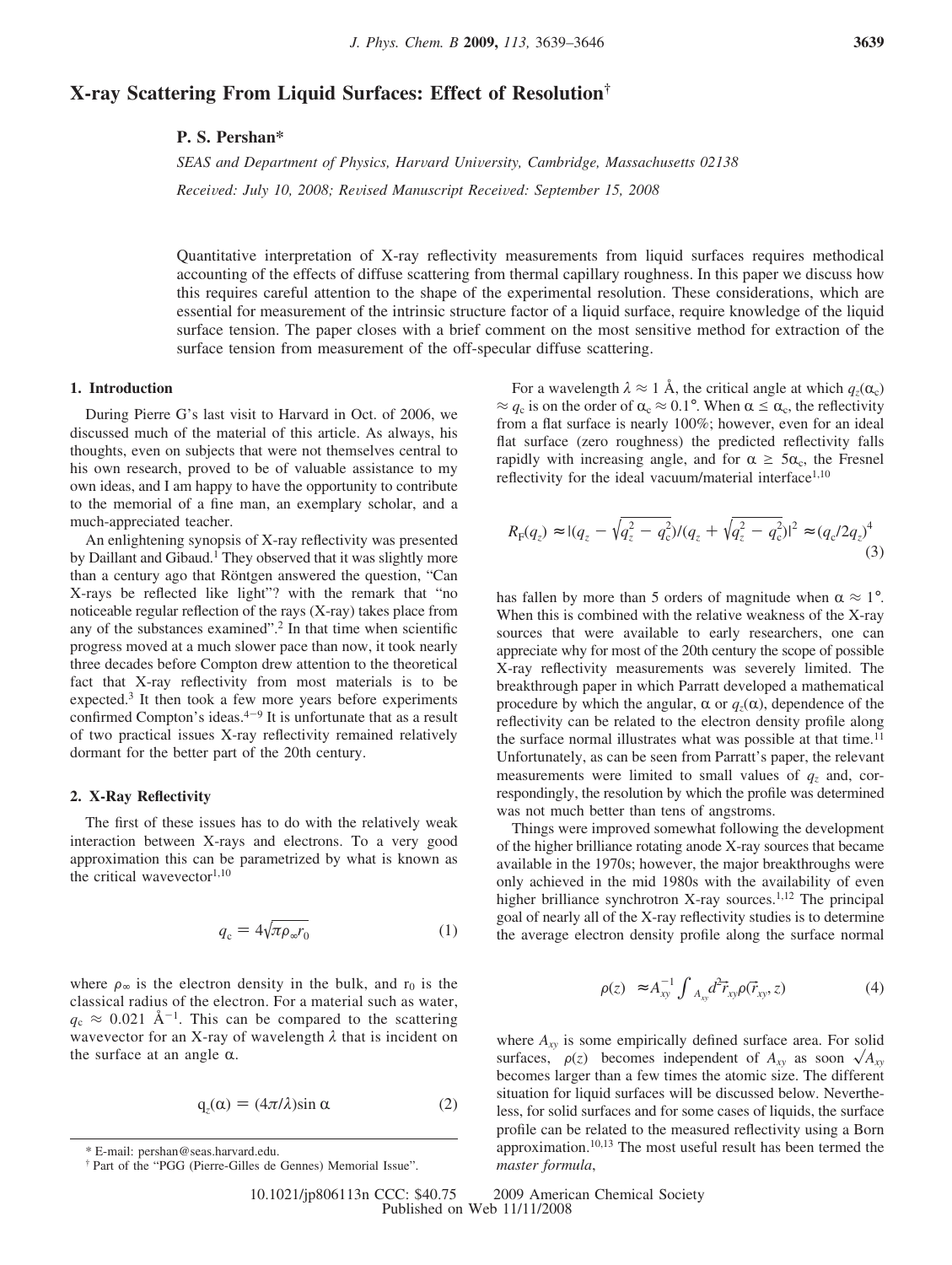$$
R^{0}(q_{z}) \approx R_{F}(q_{z})|\Phi^{T}(q_{z})|^{2}
$$
 (5)

where the surface structure factor is approximated by

$$
\Phi^{T}(q_{z}) = \rho_{\infty}^{-1} \int dz [d\langle \rho(z) \rangle / dz] exp[iq_{z}z] \tag{6}
$$

Strictly speaking, the combination of eqs 5 and 6 is only valid for  $q_z \geq 4$  or  $5q_c$ ; however, unless the width of the surface transion region over which  $\langle \rho(z) \rangle$  grows from zero to ∼ $\rho_{\infty}$  is much greater than  $2\pi l q_c$ , these equations are quite accurate.<sup>1,12</sup> Otherwise, the method developed by Parratt can be used to relate  $R^0(q_z)$  to  $\langle \rho(z) \rangle$ .<sup>11</sup><br>The primary et

The primary effect that limits the minimum length scale for which features of  $\langle \rho(z) \rangle$  can be determined is the maximum value of  $q_z$  for which  $R^0(q_z)$ can be measured. Although one obvious limit occurs when  $R^0(q_z)$  falls to a level that the signal-to-noise is immeasurably small, another practical limit occurs when the specular reflectivity falls too far below the intensity of the offspecular diffuse scattering. For some liquids the limiting diffuse scattering is due to scattering from the bulk material below the surface; however, other sources such as air scattering or scattering from the windows of the chamber containing the liquid can be significant. In this context it is important to recognize that the fall-off with increasing  $q<sub>z</sub>$  is actually much stronger than that of  $R_F(q_z)$ . For example, for a surface such as the water/vapor interface, which can be well-approximated as having uniform density below a Gaussian rough interface such as that sketched schematically in Figure 1, the average electron density might have the form of an error function whose derivative is Gaussian

$$
d\langle \rho \rangle / dz = \rho_{\infty} (2\pi \sigma_0^2)^{-1/2} \exp[-z^2 / 2\sigma_0^2]
$$
 (7)

On taking the Fourier transform,  $\Phi^{T}(q_z) = \exp[-\sigma_0^2 q_z^2/2]$ and

$$
R^{0}(q_{z}) \approx (q_{c}/2q_{z})^{4} \exp[-q_{z}^{2}\sigma_{0}^{2}]
$$
 (8)

As presented here the factor  $exp[-q_z^2 \sigma_0^2]$  is essentially a<br>Debye–Waller (DW) factor: however a similar effect would Debye-Waller (DW) factor; however, a similar effect would occur for a flat surface (i.e., zero roughness) if the transition from vapor to bulk liquid had the same gradual increase in electron density as the error function. For practical measurements,  $\sigma_0$  is never less than 1 or 2 Å; however, it can be very much larger.<sup>1,12</sup> The net effect if, for example,  $\sigma_0 \approx 2$  Å, is that well before  $q_z$  reaches 2  $\AA^{-1}$ ,  $R^0(q_z)$  will have fallen by approximately 12 orders of magnitude, and this is close to the limit of any but the most brilliant synchrotron X-ray reflectometers.

Although the forms of  $d\langle \rho \rangle/dz$  and  $R^0(q_z)$  in eqs 7 and 8 are reasonably good approximations to the properties of simple liquids such as water and other relatively small molecules such as molten alkanes<sup>14,15</sup> for liquid crystals, liquid metals and numerous other materials'  $d\langle \rho \rangle / dz$  exhibit a number of oscillations that induce a corresponding structure in  $\Phi^{T}(q_z)$ .<sup>10,16</sup> The more general expression for the reflectivity of solid surfaces is

$$
R(q_z) \approx (q_c/2q_z)^4 |\Phi(q_z)|^2 \exp[-q_z^2 \sigma_0^2]
$$
 (9)

where the effect of surface roughness,  $\exp[-q_z^2 \sigma_0^2]$  has been<br>explicitly introduced to separate it from the intrinsic structure explicitly introduced to separate it from the intrinsic structure



Figure 1. (Left) Schematic illustration of the height fluctuations for a surface section and (right) the electron density profile for an average section.



Figure 2. (a) Kinematics of X-ray scattering from a flat surface (i.e., *xy* plane). For specular reflectivity, the Fresnel condition that the reflection angle  $\beta$  is equal to the incident angle  $\alpha$  and that the reflection is in the plane of incidence,  $\theta = 0$ , can be described in terms of the wave vector transfer  $\vec{q} = q_z \hat{i} Z = (4\pi/\lambda) \sin \hat{\alpha} Z$  with  $q_x = q_y = 0$ . The shaded rectangle illustrates the resolution-determining detector aperture with widths  $\Delta q_{\text{perp}}$  transverse to the plane of incidence and  $\Delta q_z/\cos \beta$ in the plane. (b) The projection of the resolution onto the *xy* surface is shown for  $\theta = 0$ . The projection is reduced along the plane of incidence by  $\sin \beta$ .

factor  $|\Phi(q_z)|^2$ , which arises from the variation in the electron density below the interface.

In principal, the only way to empirically distinguish whether the  $q_z$  dependence of  $R(q_z)$  is due to surface roughness or due to gradual nonrough growth of  $\langle \rho(z) \rangle$  is to measure diffuse scattering away from the specular condition. Unfortunately, for many measurements there are other sources of diffuse scattering, and the distinction can be ambiguous.

A very fortunate aspect of Fresnel reflectivity is that it is restricted to the condition that the angle that the reflected beam makes with the surface is the same as that of the incident beam and that the scattering is within the plane of incidence. A schematic representation of the kinematics of X-ray reflectivity that is shown in Figure 2 illustrates the fact that this condition for specular reflectivity can also be specified by stipulating that the component of the wavevector transfer parallel  $\vec{q}_{xy} = 0$  where

$$
\vec{q}_{xy} = (2\pi/\lambda)[\hat{x}\sin\theta + \hat{y}(\cos\alpha - \cos\theta\cos\beta)] = 0
$$
\n(10)

Formally, the differential cross section from a solid surface has the form

$$
d\sigma/d^2 \vec{q}_{xy} \sim |\Phi(q_z)|^2 \delta^2(\vec{q}_{xy}) \exp[-\sigma^2 q_z^2] + S(\vec{q}_{xy}) \quad (11)
$$

where the delta-function corresponds to the specular reflection. The  $S(\vec{q}_x)$  describes off-specular diffuse scattering from surface roughness, and the DW factor,  $exp[-\sigma^2 q_z^2]$ , accounts for the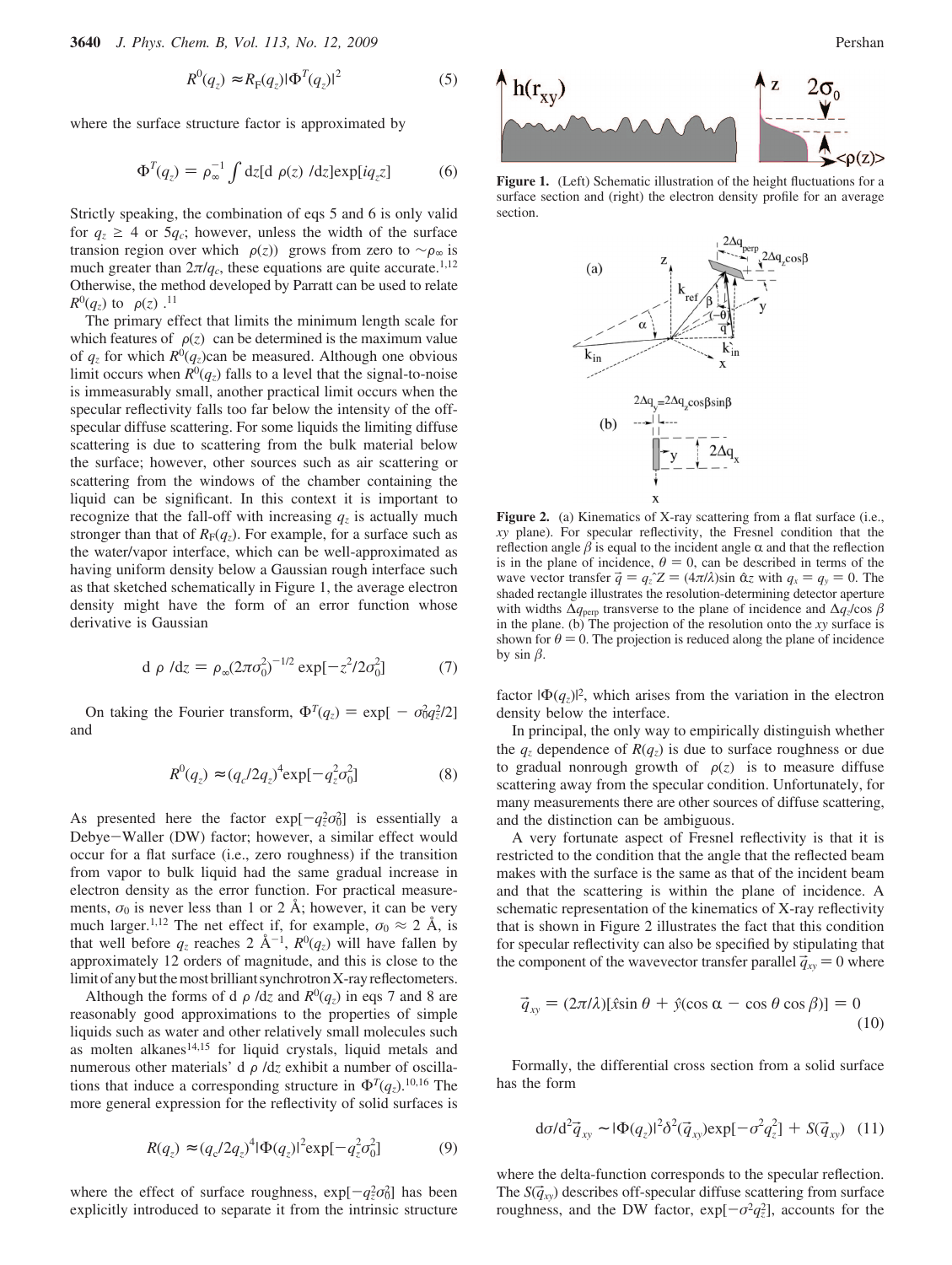

**Figure 3.** Transverse (i.e., 2*θ*) scans that illustrate the identification of the specular reflection in the presence of nonspecular diffuse scattering. The units for the vertical scales are arbitrary. The data is from the surface of liquid Bi at  $T = 513$  K. The scans in panels a and b were taken at  $q_z = 1.6$  and  $1.0$  Å<sup>-1</sup>, respectively. The plot in panel c illustrates that when the two scans are scaled the shanes of the specular c illustrates that when the two scans are scaled the shapes of the specular peaks are identical.17

amount by which the reflectivity is reduced due to the roughness-induced diffuse scattering represented by  $S(\vec{q}_x)$ . For practical synchrotron measurements, the X-ray beam incident on the surface is essentially monochromatic and highly collimated. In this situation, for given values of  $\alpha$ ,  $\beta$ , and  $\theta$ , the ratio of the measured intensity to the incident intensity is obtained by integrating  $d\sigma/d^2 \vec{q}_{xy}$ , over the experimental resolution<br>function. For practical purposes, a very good approximation to function. For practical purposes, a very good approximation to the resolution function is is obtained by integration of the solid angle  $\Delta\Omega \approx (2\Delta q_x)(2\Delta q_z \cos \beta)/k^2$ , which is defined by the detector slit

$$
I(\alpha;\beta,\theta)/I_0 = \int_{A_{\text{res}}^q} A^2 \vec{q}_{xy} (\text{d}\sigma/\text{d}^2 \vec{q}_{xy}) \tag{12}
$$

where  $A_{\text{res}}^{q_{xy}}$  is the area in  $\vec{q}_{xy}$ -space of the projection of the detector resolution function on the surface (Figure 2b). If the detector resolution function on the surface (Figure 2b). If the detector is held at the condition  $\beta = \alpha$  while the angle  $\theta$  is scanned, the specular signal with be a relatively well-defined peak centered at  $\theta = 0$  whose shape is essentially determined by the convolution of the detector resolution with the *δ*-function term in  $d\sigma/d^2\vec{q}_{\text{Xzy}}$ . This is a powerful tool by which the specular signal can be determined in the presence of relatively strong signal can be determined in the presence of relatively strong nonspecular diffuse scattering. For example, Figure 3 shows data in which the intensity is measured from the surface of liquid Bi as a function of the out-of-plane angle  $\theta$ .<sup>17</sup> In the next section we will discuss the difference between scattering from liquid and solids surfaces; however, for the moment that difference is not important. The data shown in Figure 3a was recorded at *qz*  $= 1.6 \text{ Å}^{-1}$ , for which the diffuse scattering from the bulk liquid structure factor is an order of magnitude more intense than the specular signal at  $\theta = 0$ . The fact that the peak has the shape of the slit-determined resolution function can be seen by comparing it with the equivalent scan in Figure 3b at  $q_z = 1.0$  $\AA^{-1}$ , for which the bulk diffuse scattering is virtually zero. When the background due to the bulk diffuse scattering is subtracted from the data in Figure 3a and the amplitudes are scaled, as is shown in Figure 3c, the two shapes can be seen to be identical.18,19 The amplitude of the slit-determined resolution shape in Figure 3a is the specular signal.

X-ray specular reflectivity from solid surfaces have been extensively reviewed<sup>1,10,12</sup> and will not be further discussed in

this article other than to reiterate that eq 9 is the result that is obtained from integration of eq 11. On the other hand, the effect of thermal capillary waves on liquid surfaces is to induce the very different surface roughness that causes X-ray reflectivity from liquids to be qualitatively different from that of solids.20

#### **3. Effect of Capillary Fluctuations**

In contrast to solids, the only two things that keep the surface of bulk liquids flat are gravity and surface tension. Gravity, on the one hand, is a relativity weak force, and its effect is only manifest for surface waves with wavelengths on the order of a gravity-determined scale that is millimeters or longer, that is,  $|\vec{q}_{xy}| \le 10^{-6}$  Å<sup>-1</sup>. In view of the fact that most X-ray reflectometers can not resolve such long wavelengths (i.e., small  $q_{xy}$ , the measured roughness of the liquid surface is dominated by surface tension. The surprising effect is that, in contrast with solid surfaces, for liquids, simple hydrodynamic theory predicts that there is a range of several orders of magnitude, capillary length scale ( $\sim$ 1 mm) > *r<sub>xy</sub>* > atomic scale (1 nm),<sup>21</sup> for which the height-height correlation function for the liquid grows logarithmically with distance.<sup>22-24</sup>

$$
\langle h(\vec{r}_{xy})h(0) - h(0)^2 \rangle \approx (kT/2\pi\gamma)\ln(q_{\text{max}}r_{xy}) \tag{13}
$$

The factor  $q_{\text{max}} \approx \pi/r_{\text{atom}}$ , which is introduced to ensure that  $\langle h(\vec{r}_{xy})h(0) - h(0)^2 \rangle \rightarrow 0$  as  $r_{xy} \rightarrow r_{atom}$ , the atomic radius, is analogous to the phonon wavevector cutoff that is common to the Debye treatment of the solids.25,26 It follows that, in place of eq 11, the differential cross-section for scattering from the liquid surface has the form<sup>20</sup>

$$
\frac{\mathrm{d}\sigma}{\mathrm{d}^2 \vec{q}_{xy}} \approx A_0 \left(\frac{q_c}{2q_z}\right)^4 |\Phi(q_z)|^2 \left(\frac{q_{xy}}{q_{\text{max}}}\right)^{\eta} \left(\frac{\eta}{2\pi q_{xy}^2}\right) \tag{14}
$$

where

$$
\eta = (k_{\rm B} T / 2\pi \gamma) q_z^2 \tag{15}
$$

So long as  $\eta < 2$ , this form for  $A_0^{-1} d\sigma/d^2 \vec{q}_{xy}$  has a cusp-<br>aned neak at  $\vec{a} = 0$  and although it satisfies a sum rule shaped peak at  $\vec{q}_{xy} = 0$ , and although it satisfies a sum rule

$$
A_0^{-1} \int_{|q_{xy}| < q_{\text{max}}} \frac{d^2 \vec{q}_{xy}}{(\text{d}\sigma/\text{d}^2 \vec{q}_{xy})} = (q_c/2q_z)^4 |\Phi(q_z)|^2 \tag{16}
$$

that is similar to one that one might expect for eq 9, it differs from the *δ*-function form in that, if the integral is limited to a resolution region  $|q_{xy}| < q_{res} < q_{max}$ , the value of the integral depends on the size of the resolution, *q*res. As a practical matter, the *q*xy cusp in eq 14 is sufficiently sharp that over the range of the resolution; the variations in  $q_z$  with  $\beta$ , or  $q_y$ , are small enough that the integral can treated as though  $|\Phi(q_z)|$  were constant. Furthermore, for small values of  $\eta$  (i.e.,  $\ll$ 1), the singularity at the cusp is strong enough that the integration over the *δ*-function and the  $1/q_{xy}^2$  singularity are close enough that, for all practical purposes, there is no real difference in the measurements of the specular reflectivity from liquid and solid surfaces. On the other hand, as  $\eta \rightarrow 1$  the differences become quite significant.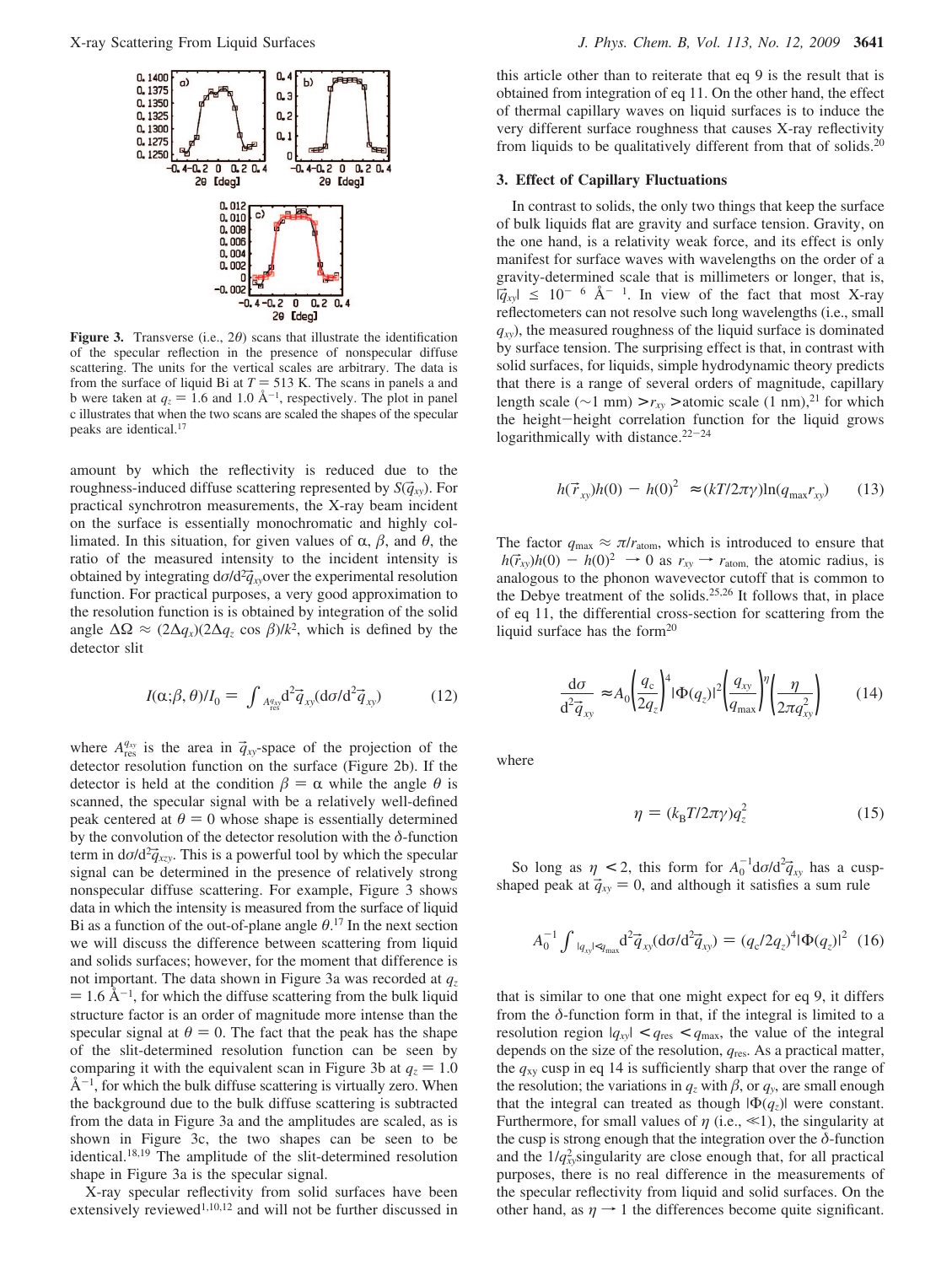## **4. Resolution Effect for Liquid Surfaces**

The essential point that this paper addresses has to do with the dependence of the measured reflectivity signal

$$
I(\alpha;\alpha,0)/I_0 = R(q_z) \approx \int_{A_{\text{res}}^q} d^2 \vec{q}_{xy} (\mathrm{d}\sigma/\mathrm{d}^2 \vec{q}_{xy}) \qquad (17)
$$

on the size and shape of  $A_{\text{res}}^q$  when  $\eta > 1$ . The simplest heuristic way in which the effect can be illustrated is to assume that  $A_{\text{res}}^{q_{xy}}$ defines a circle that includes all scattering for which  $|\vec{q}_{xy}| < \Delta q_{\text{res}}$ . The specular reflectivity predicted by integration using this circular resolution function is

$$
R(q_z) \approx (q_c/2q_z)^2 |\Phi(q_z)|^2 (\Delta q_{\text{res}} / q_{\text{max}})^{\eta}
$$
 (18)

which can be expressed in the same form as for solids, that is, eq 9, by writing the capillary roughness as

$$
\sigma_{\text{cap}}^2 = (k_{\text{B}} T / 2\pi \gamma) \ln(q_{\text{max}} / \Delta q_{\text{res}})
$$
(19)

This is the form that was used to interpret the first X-ray scattering experiments from the surface of water and other simple liquids.14,27,28 Daillant et al. treated the short distance cutoff differently; however, they used the same model for the resolution with equivalent results.29 The important point illustrated by this result is that the average surface roughness decreases as the diameter of the resolution area increases, approaching zero as  $\Delta q_{\text{res}} \rightarrow q_{\text{max}}$ .<sup>28</sup> The physics of this is the same as for the DW factor, that is, the decrease in specular reflectivity occurs because capillary waves scatter radiation away from the specular condition; however, if the resolution is sufficiently wide that the detector collects all of the diffuse scattering, then the signal is not reduced. For liquids, this is only relevant for  $\eta$  < 2. As will be seen below, it is only so long as  $\eta$  < 2 that the integrated intensity has a maximum at the specular condition,  $\vec{q}_{xy} = 0$ , which can be interpreted as specular reflectivity. The important issue is to develop a practical empirical procedure for extracting  $|\Phi(q_z)|^2$  from the intensity that is measured at the specular condition.

Although the simplicity of eq 18 is compelling, the actual projection of the resolution on to the liquid surface that is illustrated in Figure 2b is rectangular rather than circular. Assuming a rectangular detector slit (height  $\times$  width  $= h \times w$ ) that is a distance *L* from the sample, when  $\theta = 0$  the projection  $A_{\text{res}}^{q_{xy}}$  onto the surface is a rectangle,

$$
\Delta q_y = (2\pi/\lambda)(h/L)\sin\beta\cos\beta \n\Delta q_x = (2\pi/\lambda)(w/L)\cos\beta
$$
\n(20)

and it is clear that even if  $h \approx w$ , for typical reflection angles  $\sin \beta \ll 1$ , the resolution will generally be strongly asymmetric,  $\Delta q_y \ll \Delta q_x$ . Braslau et al.<sup>14</sup> may have been the first to evaluate eq 17 by treating  $\Delta q_x / \Delta q_y \approx 1/\sin \beta$  for small  $\beta$  as infinite; however, Sinha et al. did the more elegant step by making use of this approximation and integrating eq  $17<sup>24</sup>$  to obtain the 1-dimensional cross section,

$$
(\mathrm{d}\sigma^{1D}/q_{y}) \approx (q_{y}^{\eta-1}) \int_{-\infty}^{+\infty} \mathrm{d}q_{x} (\mathrm{d}\sigma/\mathrm{d}^{2}\vec{q}_{xy}) \tag{21}
$$



**Figure 4.** Simulated examples of  $R/R_F$  for different approximations for the shape of the resolution determining detector slit.  $(-, \text{black})$ Projection of the resolution onto the liquid surface is circular.  $(- \cdot -,$ blue) Analytic result for the convolution of a Gaussian resolution in the plane of incidence with a slit that is infinitely wide transverse to the plane of incidence.  $(- - -$  and  $-$ , black) Numerical integrations over slits 300 mm wide and 3 mm wide.

which they then analytically convoluted with a Gaussian resolution function  $g(q_y - q_y^0)$ . For specular reflectivity  $q_y^0 = 0$ ;<br>however they also obtained an analytic expression for the nearhowever, they also obtained an analytic expression for the nearspecular diffuse intensity when  $\beta \neq \alpha$ , or  $q_y^0 \approx (2\pi/\lambda)[\cos \alpha - \cos \beta]$ . Assuming that the integral over a is some finite constant  $\cos \beta$ ]. Assuming that the integral over  $q_x$  is some finite constant, the immediate implication of this is that, although for  $d\sigma/d^2\vec{q}_{xy}$ <br>the neak at  $\vec{a} = 0$  persists as long as  $n < 2$  the neak in  $(d\sigma^{1D})$ the peak at  $\vec{q}_{xy} = 0$  persists as long as  $\eta < 2$ , the peak in (d $\sigma^{1D}$ /  $q_y$ ) only persists so long as  $\eta$  < 1. The implication of this is that for an infinitely wide slit, specular reflectivity can only be defined for a liquid so long as  $\eta \leq 1$  or  $q_z^2 < (k_B T / 2\pi \gamma)^{-1}$ . Although this is formally correct, the approximation of an infinitely wide slit is not realistic.

The effect of the infinitely wide resolution on capillary effects is most simply illustrated for a surface such as water in which the structure factor has the form used in eq 8. The broken blue line in Figure 4 ( $-\cdot$ , blue) displays the calculated *R*(*q<sub>z</sub>*)/*R*<sub>F</sub>(*q<sub>z</sub>*) for water using Sinha's function. The result diverges at the value of  $q_z$ , corresponding to  $\eta = 1$  ( $q_z \approx 1.045 \text{ Å}^{-1}$ ). The divergence arises from the fact that  $\int_{-\infty}^{+\infty} dq_x (q_x^2 + q_y^2)^{\eta/2-1}$  is only finite<br>when  $n < 1$ . The solid red line (–) demonstrates that for  $q \leq$ when  $\eta$  < 1. The solid red line (-) demonstrates that for  $q_z \leq$ 0.7 the circular resolution and the infinitely wide resolution give essentially the same  $R(q_z)/R_F(q_z)$ . This might have been inferred from the result in eq 18 for circular slit approximation since, when

$$
\eta \ll 1/\ln(q_{\text{max}}/\Delta q_{\text{res}}) \tag{22}
$$

the dependence of  $R(q_z)$  on  $\Delta q_{\text{res}}$  vanishes; however, the numerical result suggests that the condition is not as strict as implied by eq 22.

The effect of finite resolution for  $\eta > 1$  is illustrated explicitly by comparing the solid black line  $(-)$  in Figure 4, which corresponds to a slit  $(h \times w) = 1$  mm  $\times$  3 mm, with the broken line  $(- - -)$ ,  $(h \times w) = 1$  mm  $\times$  300 mm. Although the effect of the coarser transverse resolution leads to a significantly enhanced signal, the effect is considerably less than the divergence predicted by the infinitely wide slit. The horizontal resolution of 300 mm is also not physically realistic.

The real practical complication in measuring the reflectivity from liquid surfaces is to extract a quantitative result for  $\Phi(q_z)$ from the measured reflectivity, Although one can, in principle, divide the measured  $R(q_z)$  by the theoretically calculated integral of the capillary scattering, there is the unavoidable experimental problem of distinguishing between the signal that is reflected from the surface and diffuse scattering from a variety of other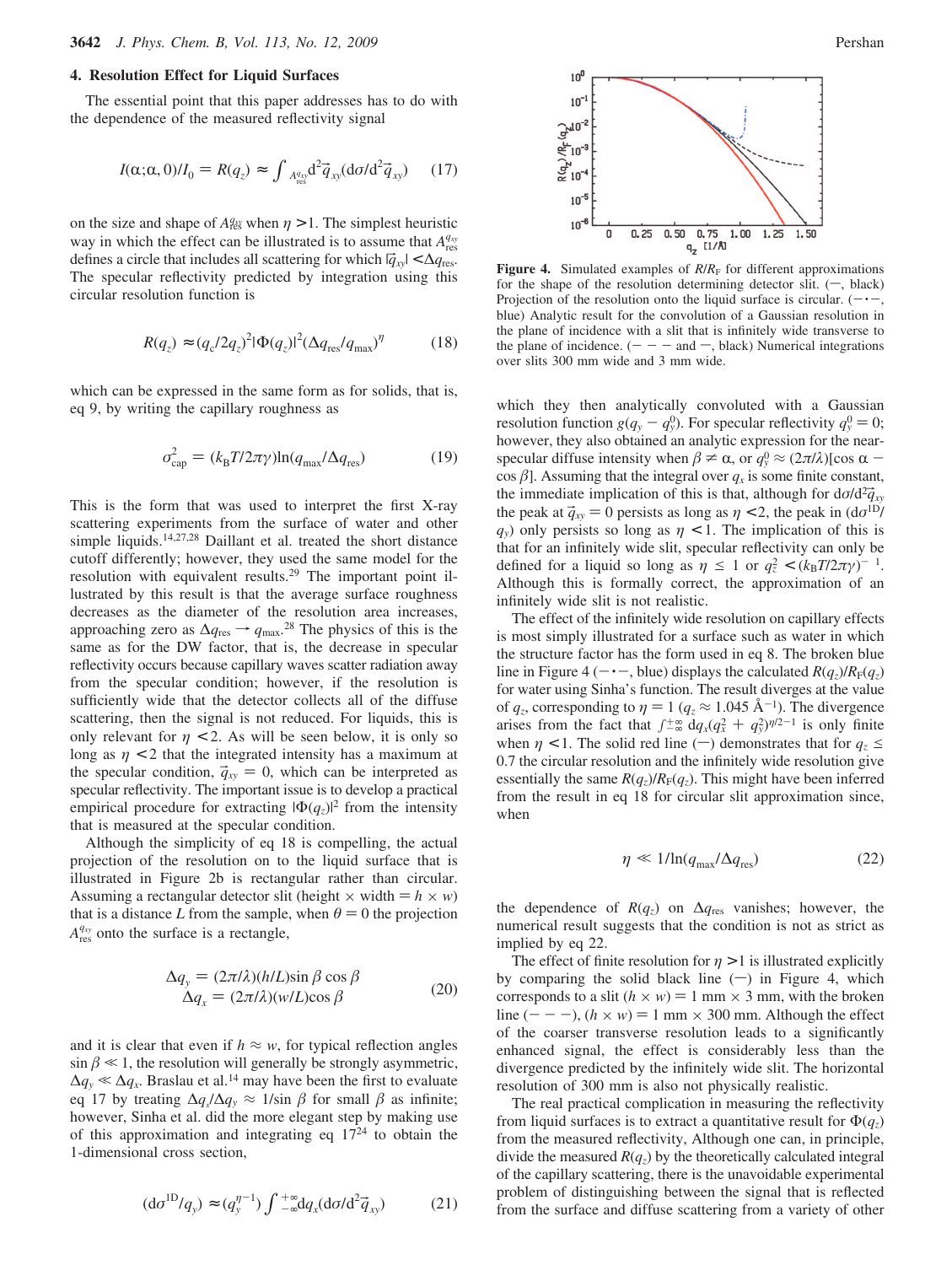

**Figure 5.** Integrals of the  $1/q_{xy}^{2}$ <sup> $-η$ </sup> form of  $dσ/d^2\bar{q}_{xy}$  over a slit that is (*h*  $\times$  *w*) = (1 mm  $\times$  0.3 mm) and 600 mm from the sample. The black  $\times w$ ) = (1 mm  $\times$  0.3 mm) and 600 mm from the sample. The black lines illustrate  $I(\alpha;\beta,0)$ , and the red lines indicate background-subtracted values  $I(\alpha;\beta,0) - I(\alpha;\beta,0.03^{\circ})$ . From top to bottom, the value of  $\eta$ 0.46, 0.67, 0.90, 1.18, 1.49, and 1.91.



**Figure 6.** Integrals of the  $1/\hat{q}_{xy}^{2-\eta}$  form of  $d\sigma/d^2\hat{q}_{xy}$  over a slit that is 10 times wider than the slit used for Figure 5 ( $h \times w$ ) = (1 mm  $\times$  3.0) times wider than the slit used for Figure 5,  $(h \times w) = (1 \text{ mm} \times 3.0)$ mm) and 600 mm from the sample. The black lines illustrate  $I(\alpha;\beta,0)$ , and the red lines indicate background-subtracted values  $I(\alpha;\beta,0)$ *I*( $\alpha$ ; $\beta$ , $0.3^{\circ}$ ). From top to bottom,  $\eta$  = 0.46, 0.67, 0.90, 1.18, and 1.49.

sources. These other sources could include small angle scattering from the atmosphere above the liquid surface (i.e., air scattering), diffuse scattering from any windows of the chamber surrounding the liquid, and diffuse scattering from the liquid below the surface. In almost all practical cases, diffuse scattering from the bulk liquid below the surface, as well as the background diffuse scattering from other sources, are generally slowly varying functions of  $\vec{q}_{xy}$ . For systems such as solids for which the specular signal is described by the  $\delta(\vec{q}_xy)$ , the distinction can be achieved relatively easily by simply measuring the background scattering when  $\beta \neq \alpha$  or  $\theta \neq 0$ , that is,  $q_y = (2\pi/\alpha)\pi$ *λ*)[cos α − cos  $\beta$ ] ≈ (2π/*λ*)α( $\beta$  − α) or  $q_x$  ≈ (2π/*λ*)(cos  $\beta$ ) $\theta$ , and subtracting it from the scattering with  $\beta = \alpha$  and  $\theta = 0$ , that is,  $q_y = 0$ . In principal, the same can be done for scattering from a liquid surface; however, in view of the  $1/q_{xy}^{2-\eta}$  form, the subtraction is not so straightforward.

The black lines in Figure 5 illustrate calculations of  $I(\alpha;\beta,0)/$  $I_0$  from the surface of water with angles  $\alpha = 5, 6, 7, 8, 9$ , and 10.2° and  $\lambda = 1.54$ Å. For these values, the lines correspond to  $(q_z,\eta) = [(0.71, 0.46), (0.85, 0.67), (0.99, 0.91), (1.13, 1.18),$ (1.28, 1.49), and (1.45, 1.91)]. The fact that the curve for  $\eta$  = 1.91 is nearly flat is a precursor to the fact that for  $\eta > 2$  the intensity at the specular condition is actually smaller than that when  $|\alpha - \beta| \neq 0$ . To emphasize the subtle distinction between the  $\delta$ -function in eq 11 and the capillary-induced cusp in eq 14, the calculations were done for a relatively narrow horizontal

detector slit (*h* × *w*) = (1 mm × 0.3 mm). As α increases,  $\Delta q$ <sub>*y*</sub> increases proportionally and the central peak broadens; however, the more striking behavior is that as  $\eta$  approaches 2 the peak becomes less and less well-defined and would become increasing difficult to measure as *η* approaches 2. In particular, note that this calculation does not include nonsurface background scattering that would be present in nearly all real experiments. Thus, for example, although for this calculation the ratio of the intensity at the tail position of  $q_y = -0.01 \text{ Å}^{-1}$  to the peak is  $\sim$ 0.044 for  $\alpha = 8^{\circ}$  ( $\eta \approx 1.18$ ), when nonsurface sources of diffuse scattering are present the actual value could be considerably smaller. On the other hand, the fact that the  $q_{xy} = 0$  cusp from surface diffuse scattering can be observed when  $\alpha = 8^{\circ}$ is illustrated by the red curves that display the calculated difference between the integral when the detector is in the plane of incidence,  $\theta = 0$ , and when it is shifted by the horizontal resolution,  $\theta = (0.3 \text{ mm}/600 \text{ mm})(180^{\circ}/\pi) \approx 0.03^{\circ}$ ,

$$
\Delta I(\alpha;\beta,0.03^\circ) = I(\alpha;\beta,0) - I(\alpha;\beta,0.03^\circ) \tag{23}
$$

For example, at  $\alpha = 8^\circ$ , the calculated ratio of the peak intensity,  $\Delta I(8^{\circ}; 8^{\circ}, 0.03^{\circ})$  to the diffuse intensity in the tail when  $\alpha - \beta \approx 1^{\circ}$ , corresponding to  $q_{xy} = 0.01 \text{ Å}$ , is  $\Delta I(8^{\circ};8^{\circ},0.03^{\circ})/$  $\Delta I(8^\circ; 8.1^\circ, 0.03^\circ) > 2500$ , or nearly 2 orders of magnitude larger than the result when the  $\theta = 0.03^{\circ}$  is not subtracted. Assuming that the intensity of the nonsurface, or background diffuse scattering, at  $\theta \approx 0.03^{\circ}$  is equal to that at  $\theta = 0$ , these red curves should correspond to the empirically determined difference between the surface signals that are measured at  $\theta = 0$ and 0.03°.

The implication of the above is to suggest that in the range of  $1 < \eta \leq 2$  the surface structure factor  $|\Phi(q_z)|^2$  can generally only be determined by measuring the difference

$$
M(q_z) \equiv I(\alpha; \alpha, 0) - \frac{1}{2} [I(\alpha; \alpha, +\Delta\theta) + I(\alpha; \alpha, -\Delta\theta)]
$$
\n(24)

The choice of  $(1/2)[I(\alpha;\alpha, +\Delta\theta) + I(\alpha;\alpha, -\Delta\theta)]$  for the background, rather than just  $I(\alpha;\alpha, \pm \Delta\theta)$  is simply to ensure against any unanticipated empirical  $\pm \theta$  asymmetry. In any event, with the background subtracted away the value of  $|\Phi(q_z)|^2$  can be obtained by dividing  $M(q_z)$  by the numerically integrated value of the capillary prediction for the difference when  $|\Phi(q_z)|$  $= 1.$ 

The relatively small width of 0.3 mm for the horizontal detector slit in the previous example was chosen to emphasize the visibility of the singular cusp at  $q_{xy} = 0$ . In practice, the horizontal width can not be smaller than the width of the incident beam. The unfortunate fact is that the choice of a narrow incident beam generally requires some sacrifice in intensity. Furthermore, the horizontal angular resolution of  $0.03^{\circ} \approx 0.5$  mrad is close to what is often the practical resolution arising from either beam divergence or sample curvature. To avoid both the intensity loss and the complication associated with measuring the details of the shape of the incident beam, measurements are usually carried out with a somewhat larger horizontal width. The effect of the increased horizontal resolution can be seen by comparing the reduced visibility of the  $q_{xy} = 0$  cusps for the calculations displayed in Figure 6, which were done with a 3.0 mm wide horizontal slit with the curves in Figure 5, for which the horizontal slit was only 0.3 mm. The cusp that remained visible up to values of *η* approaching 2 for the higher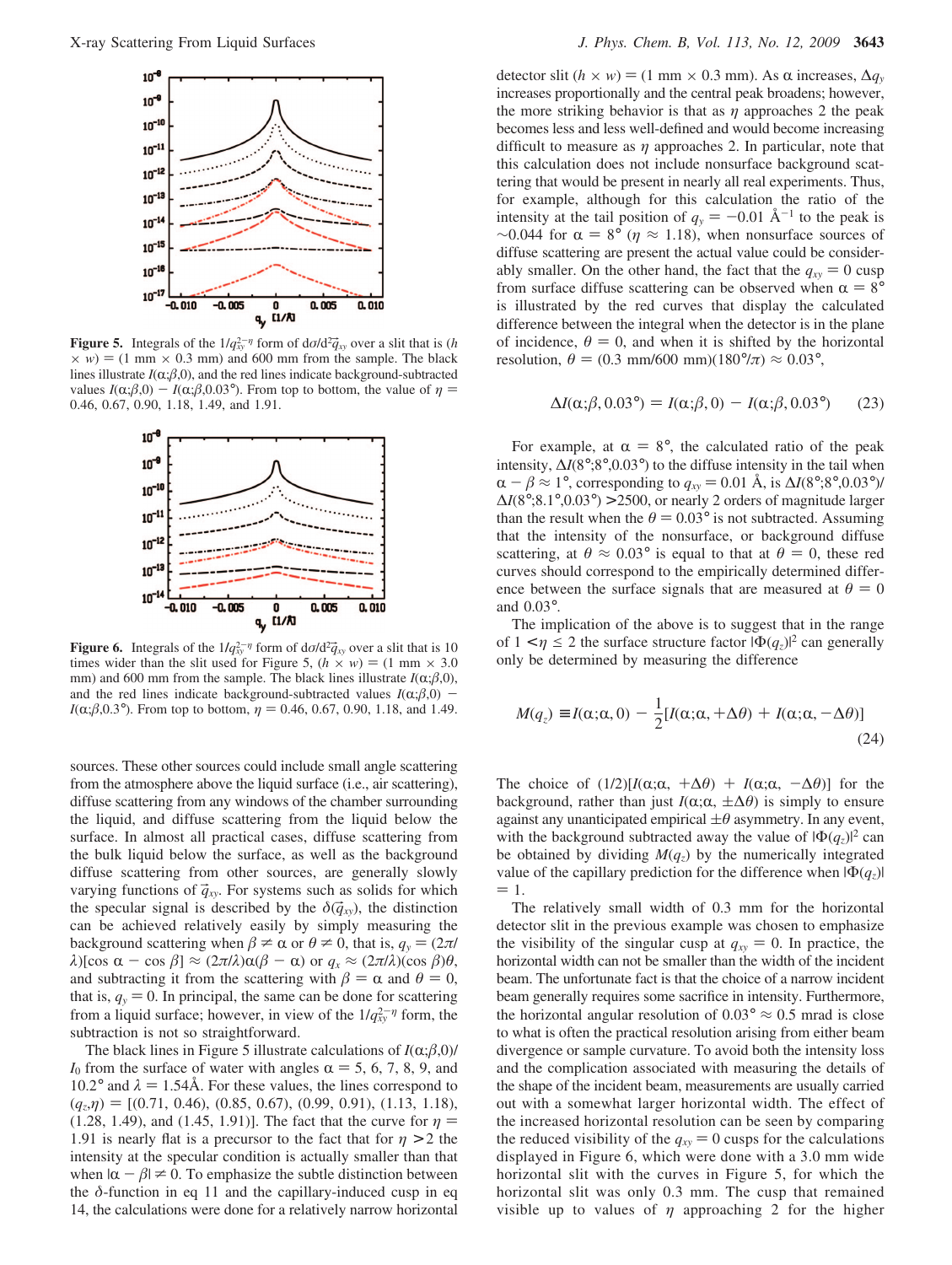

**Figure 7.** Calculated values of integrals of the  $1/q_{xy}^{2-\eta}$  form of d*σ*/  $d^2 \vec{q}_{xy}$  for water using a detector slitd  $(h \times w) = (1 \text{ mm} \times 3.0 \text{ mm})$ (black)<br>and  $(1 \text{ mm} \times 0.3 \text{ mm})$ (red) and 600 mm from the sample. The solid and (1 mm  $\times$  0.3 mm)(red) and 600 mm from the sample. The solid line corresponds to the integral at the specular condition,  $\beta = \alpha$  and  $\theta = 0$ , and the broken line is the background-subtracted result.

resolution (Figure 5) have nearly disappeared by  $\eta \approx 1$  for the coarser resolution curves in Figure 6.

The calculated effect on  $R(q_z)/R_F(q_z)$  with background subtraction for water is illustrated in Figure 7 for two sets of slits  $(h \times w) = (1 \text{ mm} \times 3 \text{ mm})$  with black lines and  $(1 \text{ mm} \times$ 0.3 mm) with red lines that more-or-less span typical reflectivity measurements. The solid lines indicate calculated integrals over the central portions of diffuse scattering profiles like those shown in Figure 5 when background is not subtracted. The broken lines illustrate the calculation with background subtractions corresponding to eq 24. The backgrounds are subtracted at 0.3° for the 3 mm wide slits and at 0.03° for the 0.3 mm wide slits. As can be seen for  $q_z \leq 0.75$  the effects of both slit width and background subtraction are relatively negligible. This is essentially consistent with the diffuse line shapes that were illustrated above. For diffuse scattering at small values of *qz*, the off-specular signal falls by roughly an order of magnitude relative to peak at relatively small values of  $q<sub>y</sub>$ , and the primary contributions to the specular integration are achieved at correspondingly small values of  $q_y$ . On the other hand, as  $q_z \rightarrow$ 1.45 Å<sup>-1</sup>, corresponding to  $\alpha \approx 10.45$  or  $\eta \approx 2$ , the  $1/q_{xy}^{2-\eta}$ <br>form evolves from a neak at  $\vec{a} = 0$  to a minimum relative to form evolves from a peak at  $\vec{q}_{xy} = 0$  to a minimum relative to larger  $|\vec{q}_{xy}|$ , and there should no longer be anything that can truly be identified as specular reflectivity. The broken lines, which corresponds to the background-subtracted signals do, in fact, vanish as  $\eta \rightarrow 2$ ; however, the solid lines continue smoothly past  $\eta = 2$ . The point being made is that unless background subtraction is done there is no real way to ascertain whether or not the diffuse intensity described by the solid line originates in surface scattering. Furthermore, background subtraction is only viable so long as  $\eta$  < 2. Although the signals at larger values of  $q<sub>z</sub>$  are generally greater for larger slits, so long as background subtraction is scaled along with the resolution, the effect of background subtraction is not terribly sensitive to the width of the slit.

As was mentioned above, the primary goal for all reflectivity measurements is to determine the surface stucture factor  $\Phi(q_z)$ . The solid points and the blue broken line in Figure 8 illustrate measurements and the calculated ratio of  $R(q_z)/R_F(q_z)$  for the surface of liquid Sn as was measured by Shpykro et al.<sup>30</sup> The heavy black line illustrates the equivalent result after dividing the blue curve by the calculated thermal capillary effects. The published expression for  $\Phi(q_z)$  and the corresponding density profile,  $\rho_{\infty}^{-1}(d\langle \rho(z)\rangle/dz)$  are obtained by numerically fitting a model to the heavy black line. The red curve illustrates the ratio model to the heavy black line. The red curve illustrates the ratio of  $R(q_z)/R_F(q_z)$  that would have been obtained if the vertical slit was 1/10 of the value that was used in the experiment. In principle, the result of dividing the red curve by the calculated



for liquid Sn.30 The broken blue line indicates a slight revision of the published fit to the Sn data. The broken red line indicates a simulated form for  $R(q_z)/R_F(q_z)$  using a vertical slit that is a factor of 10 smaller than was used in the measurement. The heavy solid line indicates the result when either of these forms of  $R(q_z)/R_F(q_z)$  is divided by the theoretical capillary integrals that are discussed in the text. For both cases the ∆*θ* shift for the background subtraction was matched to the horizontal resolution.



**Figure 9.** Calculated values of integrals of the  $1/q_{xy}^{2-\eta}$  form of d*σ*/  $d^2\vec{q}_{xy}$ for water (solid black line) with a surface tension of 72 mN/m<br>and models using 100 mN/m (red) and 60 mN/m (blue). The detector and models using 100 mN/m (red) and 60 mN/m (blue). The detector slits are  $(h \times w) = (1 \text{ mm} \times 3.0 \text{ mm})$ (black) and  $(1 \text{ mm} \times 0.3 \text{ mm})$ (red) and are 600 mm from the sample.

thermal capillary effects for this resolution would obtain the same heavy black line, and consequently the same  $\Phi(q_z)$  and  $\rho_{\infty}$  (a( $\rho(z)/a\overline{z}$ ). The point is that the correct final result is only obtained if the transformation from data to solid line is done  $\rho_{\infty}^{-1}(d\langle \rho(z)\rangle/dz)$ . The point is that the correct final result is only using the same resolution function that was used in the measurement. Furthermore, the transformation depends on both the temperature and the surface tension of the liquid.

The final point that needs to be discussed is the practical determination of the value of *η*. In principal, the value of *η* can be determined by the shape of the tails of the curves of the diffuse intensity versus  $\beta$ , or  $q_z$  as shown in Figures 5 and 6. On the other hand, a much more sensitive measure of the value of  $\eta$  is the ratio of the amplitude of the central peak to the amplitude of the tails. This is illustrated by the calculated curves in Figure 9. The solid black line illustrates the integral  $I(\alpha)$  $3^{\circ}$ ; $\beta$ , $\theta$  = 0) of eq 12 for the water surface tension of 72 mN/m with detector slits of  $(h \times w) = (1 \text{ mm} \times 3.0 \text{ mm})$ (black) and  $(1 \text{ mm} \times 0.3 \text{ mm})$  (red) that are 600 mm from the sample. This corresponds to  $q_z \approx 0.43 \text{ Å}^{-1}$  and  $\eta \approx 0.16$ . For these values, the d*σ*/d<sup>2</sup> $\vec{q}_{xy}$  ∼  $q_{xy}^{-1.84}$ . The red and blue curves were calculated with surface tensions of 100 mN/m for which  $n \approx 0.12$  (2 – n with surface tensions of 100 mN/m for which  $\eta \approx 0.12$  (2 -  $\eta$  $\approx$  1.88) and 60 mN/m for which  $\eta \approx 0.19$  (2 -  $\eta \approx 1.81$ ). Although the tails of all three curves are virtually identical, the peak heights are significantly different. Although the ratio of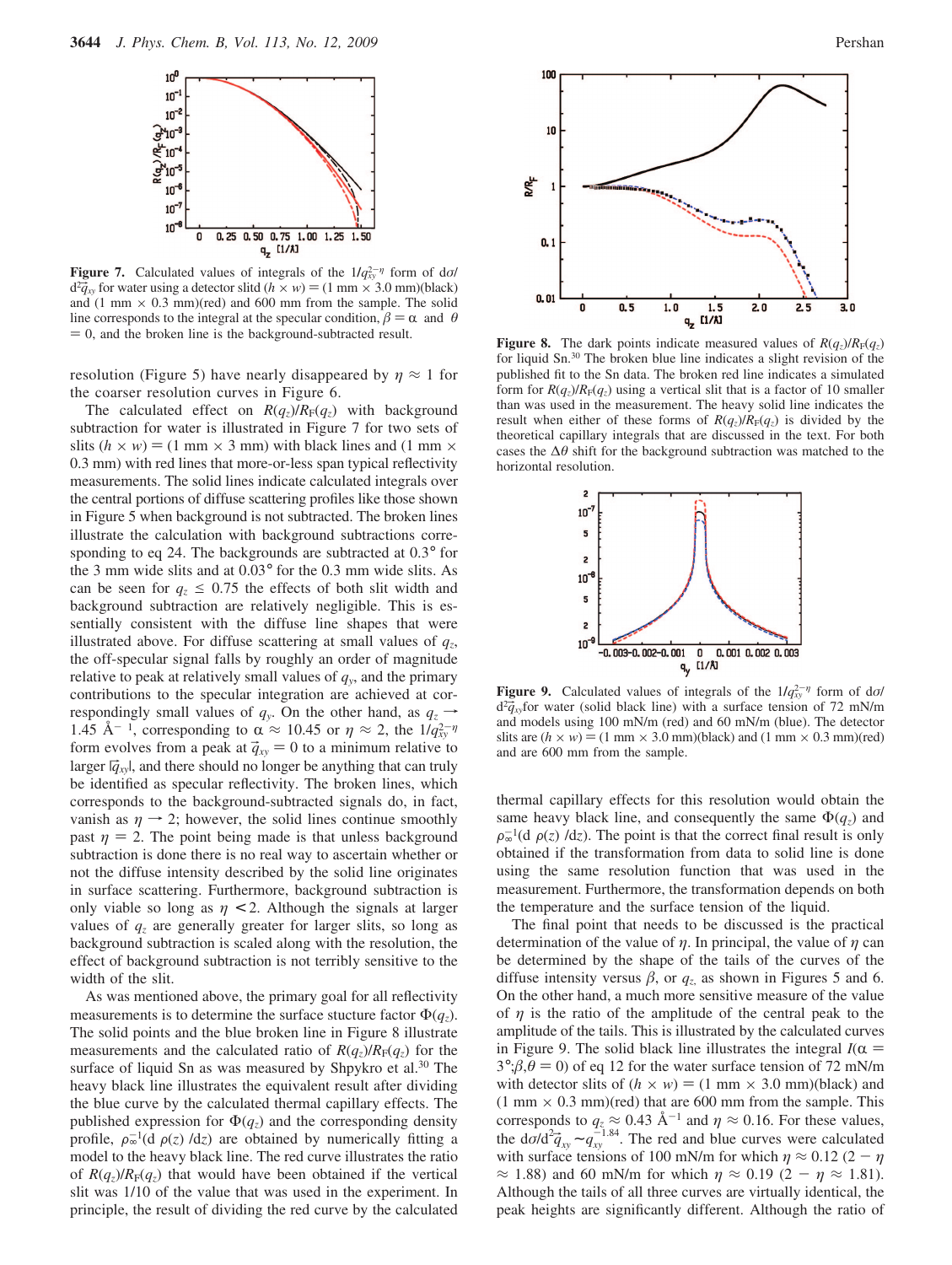the intensity of the central peak to that of the tails varies with the area of the resolution function, for any specific resolution the ratio is the most sensitive measure of *η*.

### **5. Summary**

One objective of this article has been to demonstrate the basic difference between X-ray reflectivity from solid flat surfaces and from capillary roughened liquid surfaces. The principal point has been to illustrate the consequences of the fact that for a rigid flat surface the Fresnel reflection, corresponding to a differential cross section of the form  $\delta^2(\vec{q}_x)$ , is qualitatively different from the form for a liquid. Although gravitational effects cut off the  $1/q_{xy}^{2-\eta}$  cusp at  $\vec{q}_{xy} = 0$  before it can become a true singularity, the length scale at which this occurs is not a true singularity, the length scale at which this occurs is not usually resolvable by X-rays, and the angular dependence of the diffuse scattering can be treated as a singular cusp. When gravity is neglected there is no true specularly reflected signal. Nevertheless, scattering measurements similar to specular reflectivity that are made at small angles from liquid surfaces are virtually indistinguishable from those of solids. On the other hand, with increasing angles of incidence the  $1/q_{xy}^{2-\eta}$  algebraic singularity becomes weaker (eventually vanishing when  $\eta \geq$ 2), and determination of the surface reflectivity requires thoughtful interpretation of the diffuse scattering.

Although most of the above illustrative calculations were done for water, when the results are viewed as a function of *η* they apply to virtually all liquids. For example, the surface tension of liquid gallium is about 10 times that of water implying that for gallium the  $\eta = 2$  limit is only reached for  $q_z \approx 4.5 \text{ Å}^{-1}$ . On the other hand, the surface tension at the interface between a hydrocarbon and fluorocarbon can be an order of magnitude less than that of water, implying that the  $\eta = 2$  condition limits the specular reflectivity of  $\leq 0.45 \text{ Å}^{-1.31}$  Although the idealized criteria for optimizing measurement of the  $1/q_{xy}^{2-\eta}$  singularity is to use the highest possible resolution (i.e., the smallest possible values of  $\{\Delta q_x, \Delta q_y\}$ , this ideal requirement must be balanced against both the cost of higher resolution in reducing the intensity and the complication in accounting for the shape of the incident beam.

The paper also addressed the issue of how the capillary roughness affects measurement of the structure factor for systems in which the structure factor  $\Phi(q_z)$  defined in eq 6 is more complex than the simple Gaussian form of eqs 7 and 8. In some sense, the surface structure of nematic liquid crystals might be considered the prototypical example.13,32 As these systems are cooled toward the smectic phase, the surface induces smectic order parallel to the surface with a layer spacing  $d_{\text{layer}}$ . The resultant X-ray reflectivity exhibits a temperature-dependent interference peak at  $q_z = 2\pi/d_{\text{layer}}$ . In principal, the amplitude of this interference peak should be reduced by the same capillary fluctuations as govern the reflectivity from water that was illustrated above. On the other hand, the smectic layering has an intrinsic temperature dependence, and there have not been any studies that attempted to separate the capillary effect from the intrinsic. Given this situation, the surface structure of liquid metals are better examples. As explained by Rice,<sup>33</sup> the electronic properties of the liquid metal induce atomic layering that is similar to the liquid crystal surface order, except the metal surface induced order does not exhibit an intrinsic temperature dependence. On the other hand, as was first shown for liquid gallium, the measured reflectivities have a significant capillary induced temperature dependence that must be taken into account in order to extract the intrinsic structure from the reflectivity.25,30,34-<sup>43</sup> The procedure for doing this was discussed in relation to eq 14.

Finally, it is shown that the most sensitive measure of the value of  $\eta$ , and thus of the surface tension, is the ratio of the intensity at the specular condition to that of the intensity of the tails of the diffuse scattering. An accurate measure of *η* requires accurate integrations of the scattering over the experimental resolution.

**Acknowledgment.** This work benefited from extensive collaborations that took place over a number of years. The list of these is relatively long and is adequately documented by the coauthor listing on the cited references. On the other hand, discussions with Ben Ocko, Masa Fukuto, and Oleg Shpyrko went beyond this and they warrant special thanks. This work was supported by the U.S. Department of Energy DOE Grant No. DE-FG02-88-ER45379.

**Note Added after ASAP Publication.** This paper was published ASAP on November 11, 2008. Figures 5 and 6 were changed. The revised paper was reposted on January 13, 2009.

#### **References and Notes**

(1) Daillant, J.; Gibaud, A., *X-ray and Neutron Reflectivity: Principles and Applications*; Springer: Berlin, New York, 1999.

(2) Roentgen, W. C. On a New Kind of Ray, A Preliminary Communciation, 1896, http://www.emory.edu/X-RAYS/century\_05.htm.

- (3) Compton, A. H. *Philos. Mag.* **1923**, *45*, 1121.
- (4) Stauss, H. E. *Phys. Re*V*.* **<sup>1929</sup>**, *<sup>34</sup>*, 1021.
- (5) Stauss, H. E. *Phys. Re*V*.* **<sup>1928</sup>**, *<sup>31</sup>*, 0491.
- (6) Kiessig, H. *Annalen Der Physik* **1931**, *10*, 715.
- (7) Kiessig, H. *Annalen der Physik* **1931**, *10*, 769.
- (8) Kiessig, H. *Naturwissenschaften* **1930**, *18*, 847.
- (9) Dershem, E. *Phys. Re*V*.* **<sup>1929</sup>**, *<sup>34</sup>*, 1015.
- (10) Als-Nielsen, J.; McMorrow, D., *Elements of Modern X-ray Physics*; J. Wiley: New York, 2000.
	- (11) Parratt, L. G. *Phys. Re*V*.* **<sup>1954</sup>**, *<sup>95</sup>*, 359.

(12) Tolan, M., *X-ray Scattering from Soft-Matter Thin Films: Materials Science and Basic Research*; Springer-Verlag: New York, 1999.

- (13) Pershan, P. S.; Als-Nielsen, J. *Phys. Re*V*. Lett.* **<sup>1984</sup>**, *<sup>52</sup>*, 759. (14) Braslau, A.; Pershan, P.; Swislow, G.; Ocko, B.; Als, N. J. *Phys.*
- *Re*V*. A* **<sup>1988</sup>**, *<sup>38</sup>*, 2457.
- (15) Ocko, B.; Wu, X.; Sirota, E.; Sinha, S.; Deutsch, M. *Phys. Re*V*. Lett.* **1994**, *72*, 242.

(16) Rice, S. A. *Nature* **1985**, *316*, 108.

(17) Pershan, P. S.; Balagurusamy, V. S. K.; Stoltz, S.; Shpyrko, O. G.; Meron, M.; Lin, B.; Deutsch, M. To be submitted for publication.

(18) Regan, M. J.; Kawamoto, E. H.; Lee, S.; Pershan, P. S.; Maskil, N.; Deutsch, M.; Magnussen, O. M.; Ocko, B. M.; Berman, L. E. *Phys.*

*Re*V*. Lett.* **<sup>1995</sup>**, *<sup>75</sup>*, 2498. (19) Regan, M. J.; Pershan, P. S.; Magnussen, O. M.; Ocko, B. M.;

Deutsch, M.; Berman, L. E. *Phys. Re*V*. B* **<sup>1997</sup>**, *<sup>55</sup>*, 15874.

(20) Pershan, P. S. *Colloids Surfaces A* **2000**, *171*, 149. (21) Batchelor, G. K., *An Introduction to Fluid Dynamics*; Cambridge

University Press: Cambridge, U.K.; New York, NY, 2001.

(22) Buff, F. P.; Lovett, R. A.; Stillinger, F. H., Jr. *Phys. Re*V*. Lett.* **1965**, *15*, 621.

(23) Lovett, R.; Mou, C. Y.; Buff, F. P. *J. Chem. Phys.* **1976**, *65*, 570. (24) Sinha, S. K.; Sirota, E. B.; Garoff, S.; Stanley, H. B. *Phys. Re*V*. B* **1988**, *38*, 2297.

(25) Tostmann, H.; DiMasi, E.; Pershan, P. S.; Ocko, B. M.; Shpyrko, O. G.; Deutsch, M. *Phys. Re*V*. B* **<sup>1999</sup>**, *<sup>59</sup>*, 783.

(26) Ashcroft, N. W.; Mermin, N. D. *Solid State Physics*; Holt, Rinehart, and Winston: New York, 1976.

(27) Braslau, A.; Deutsch, M.; Pershan, P. S.; Weiss, A. H.; Als-Nielsen, J.; Bohr, J. *Phys. Re*V*. Lett.* **<sup>1985</sup>**, *<sup>54</sup>*, 114.

(28) Schwartz, D. K.; Schlossman, M. L.; Kawamoto, E. H.; Kellogg, G. J.; Pershan, P. S.; Ocko, B. M. *Phys. Re*V*. A* **<sup>1990</sup>**, *<sup>41</sup>*, 5687.

(29) Daillant, J.; Bosio, L.; Benattar, J.; Meunier, J. *Europhysics-Lett.* **1989**, *8*, 453.

(30) Shpyrko, O. G.; Grigoriev, A.; Steimer, C.; Pershan, P. S.; Lin, B.; Meron, M.; Graber, T.; Gerbhardt, J.; Ocko, B. M.; Deutsch, M. *Phys. Re*V*. B* **<sup>2004</sup>**, *<sup>70</sup>*, 224206.

(31) Fukuto, M.; Gang, O.; Alvine, K. J.; Pershan, P. S. *Phys. Re*V*. E* **2006**, *74*, 031607.

(32) Als-Nielsen, J.; Christensen, F.; Pershan, P. S. *Phys. Re*V*. Lett.* **<sup>1982</sup>**, *48*, 1107.

(33) Rice, S. A. *Proc. Natl. Acad. Sci. USA* **1987**, *84*, 4709.